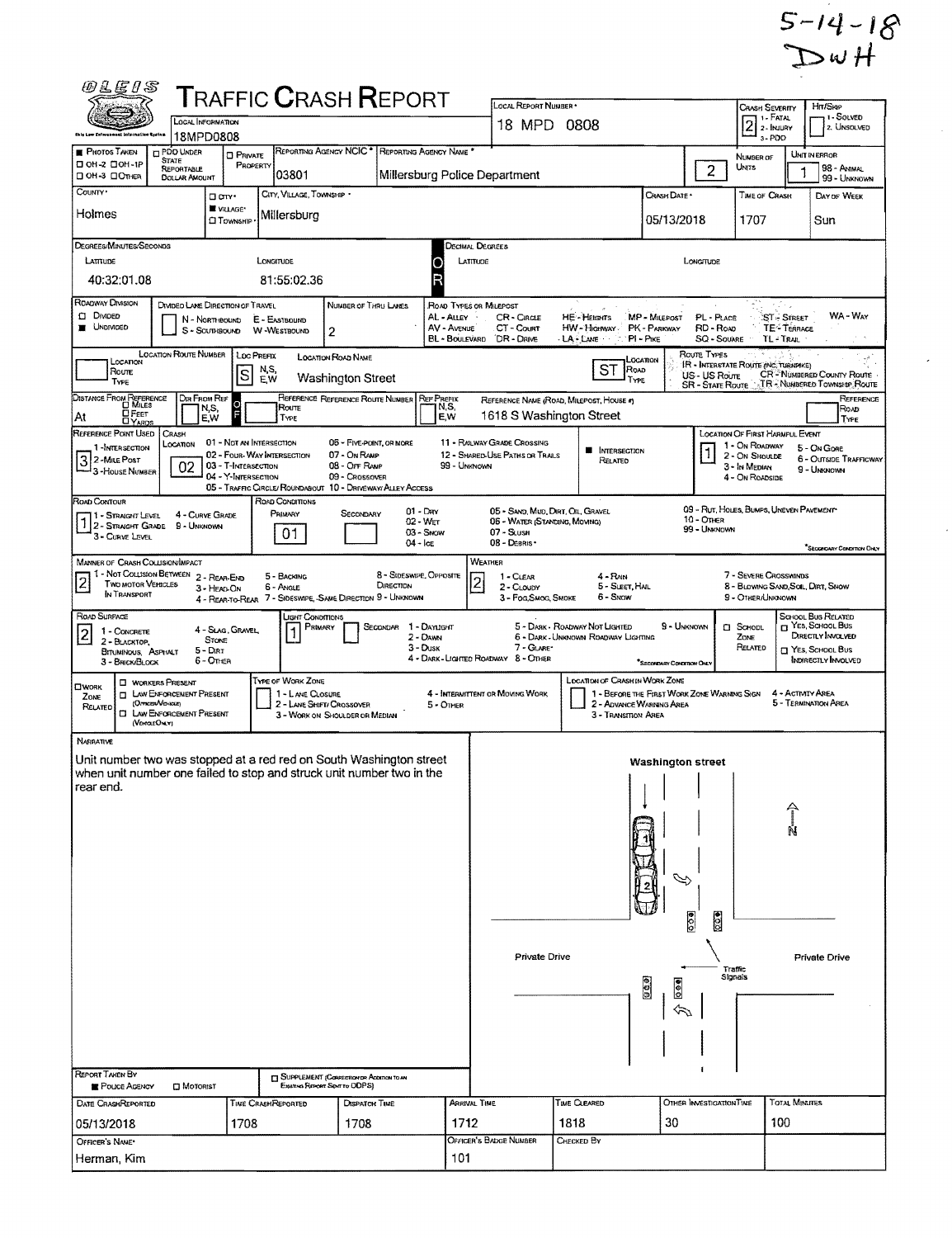|                                                              | UNIT                                                                                   |                                                         |                                                                                |                                                                                             |                                                                                                 |                                 |                                                                       |                                                           |                |                                                                                                |                                                        |                                                                                                                              |
|--------------------------------------------------------------|----------------------------------------------------------------------------------------|---------------------------------------------------------|--------------------------------------------------------------------------------|---------------------------------------------------------------------------------------------|-------------------------------------------------------------------------------------------------|---------------------------------|-----------------------------------------------------------------------|-----------------------------------------------------------|----------------|------------------------------------------------------------------------------------------------|--------------------------------------------------------|------------------------------------------------------------------------------------------------------------------------------|
|                                                              |                                                                                        |                                                         |                                                                                |                                                                                             |                                                                                                 |                                 |                                                                       |                                                           |                | LOCAL REPORT NUMBER                                                                            | 18 MPD 0808                                            |                                                                                                                              |
| UMT NUMBER                                                   | OWNER NAME: LAST, FIRST, MIDDLE ( I SAME AS DRIVER )                                   |                                                         |                                                                                |                                                                                             |                                                                                                 |                                 |                                                                       | <b>OWNER PHONE NUMBER</b>                                 |                |                                                                                                | DAMAGE SCALE                                           | DAMAGE AREA                                                                                                                  |
| 1.                                                           | Butler, Glenna, L                                                                      |                                                         |                                                                                |                                                                                             |                                                                                                 |                                 |                                                                       | 330-749-7822                                              |                |                                                                                                |                                                        | FRONT                                                                                                                        |
| OWNER ADDRESS: CITY, STATE, ZIP                              |                                                                                        | <b>CISAME AS DRIVER</b> )                               |                                                                                |                                                                                             |                                                                                                 |                                 |                                                                       |                                                           |                |                                                                                                | 4                                                      |                                                                                                                              |
|                                                              | 3277 SR83, Millersburg, OH, 44654                                                      |                                                         |                                                                                |                                                                                             |                                                                                                 |                                 |                                                                       |                                                           |                |                                                                                                | 1 - None                                               |                                                                                                                              |
|                                                              | LP STATE LICENSE PLATE NUMBER                                                          |                                                         |                                                                                |                                                                                             | <b>VEHICLE IDENTIFICATION NUMBER</b>                                                            |                                 |                                                                       |                                                           |                | # Occupants                                                                                    | 2 - Minor                                              |                                                                                                                              |
| OН                                                           | FTX1265                                                                                |                                                         |                                                                                |                                                                                             | 4T1BK374034452                                                                                  |                                 |                                                                       |                                                           |                | 1                                                                                              | 3 - FUNCTIONAL                                         | $\Box$<br>п                                                                                                                  |
| <b>VEHICLE YEAR</b>                                          | <b>VEMICLE MAKE</b>                                                                    |                                                         |                                                                                |                                                                                             | <b>VEHICLE MODEL</b>                                                                            |                                 |                                                                       | VEHICLE COLOR                                             |                |                                                                                                |                                                        |                                                                                                                              |
| 2007                                                         | Tovota<br><b>INSURANCE COMPANY</b>                                                     |                                                         |                                                                                |                                                                                             | Camrv                                                                                           |                                 |                                                                       | <b>RED</b>                                                |                |                                                                                                | 4 - DISABUNG                                           | □<br>Έ                                                                                                                       |
| $P$ ROOF OF<br><b>INSURANCE</b>                              | National Mutual                                                                        |                                                         |                                                                                |                                                                                             | POUCY NUMBER<br>7175977-0                                                                       |                                 | Toweo By<br>Rigz Towing                                               |                                                           |                |                                                                                                | 9 - Unknown                                            | o                                                                                                                            |
| <b>SHOWN</b>                                                 | CARRIER NAME, ADDRESS, CITY, STATE, ZIP                                                |                                                         |                                                                                |                                                                                             |                                                                                                 |                                 |                                                                       |                                                           |                |                                                                                                |                                                        | FCAF<br>CARRIER PHONE                                                                                                        |
|                                                              |                                                                                        |                                                         |                                                                                |                                                                                             |                                                                                                 |                                 |                                                                       |                                                           |                |                                                                                                |                                                        |                                                                                                                              |
| US DOT                                                       |                                                                                        | <b>VEHICLE WEIGHT GVWR/GCWR</b>                         | 1 - LESS THAN OR EQUAL TO 10K LBS                                              |                                                                                             | CARGO BOOY TYPE<br>01 - No CARGO BODY TYPE/NOT APPLICABL 09 - POLE                              |                                 |                                                                       |                                                           |                | <b>TRAFFICWAY DESCRIPTION</b>                                                                  | 1 - Two Way, Not Divideo                               |                                                                                                                              |
| HM PLACARD ID NO.                                            |                                                                                        | 2 - 10,001 to 26,000k Las<br>3 - MORE THAN 26,000K LBS. |                                                                                | 01                                                                                          | 02 - Bus/Van (9-15 Seats, Inc Driver) 10 - Cargo Tank<br>03 - Bus (16+ Seats, Ing Driver)       |                                 | 11 - FLAT BED                                                         |                                                           |                |                                                                                                |                                                        | 2 - Two Way, Not Divided, Continuous Left Turn Lane<br>3 - T WO-WAY, DIVIDED, UNPROTECTED (PAINTED OR GRASS > FT.) MEDIA     |
|                                                              |                                                                                        |                                                         |                                                                                |                                                                                             | 04 - VEHICLE TOWING ANOTHER VEHICLE<br>05 - Locana                                              |                                 | 12 - Dump<br>13 - CONCRETE MIXER                                      |                                                           |                |                                                                                                | 4 - T WO-WAY, DIVIDED, POSITIVE MEDIANBARRIER          |                                                                                                                              |
| HAZARDOUS MATERIAL<br>HM CLASS<br><b>D</b> RELATED<br>NUMBER |                                                                                        |                                                         |                                                                                |                                                                                             | 06 - INTERMODAL CONTAINER CHASES<br>07 - CARGO VAN/ENGLOSED BOX                                 |                                 | 14 - AUTO TRANSPORTER<br>15 - GARBAGE/REFUSE                          |                                                           |                | 5 - ONE-WAY TRAFFICWAY<br><b>D</b> Hr / Skep Upat                                              |                                                        |                                                                                                                              |
|                                                              |                                                                                        |                                                         |                                                                                |                                                                                             | 08 - GRAIN, CHIPS, GRAVEL                                                                       |                                 | 99 - OTHER/UNKNOWN                                                    |                                                           |                |                                                                                                |                                                        |                                                                                                                              |
|                                                              | NON-MOTORIST LOCATION PRIOR TO IMPACT<br>01 - INTERSECTION - MARKED CROSSWAL           |                                                         | <b>Type or Use</b><br>1                                                        | <b>UNTTYPE</b>                                                                              |                                                                                                 |                                 |                                                                       |                                                           |                |                                                                                                |                                                        | PASSENGER VENICLES (LESS THAN 9 PASSENGERS MEDIHEAVY TRUCKS OR COMBO UNTS > TOK LES BUS/VANLIMO (9 OR MORE INCLUDING DRIVER) |
|                                                              | 02 - INTERSECTION - NO CROSSWALK<br>03 - INTERSECTION OTHER                            |                                                         | 1 - PERSONAL                                                                   |                                                                                             | 03<br>01 - Sub-COMPACT<br>$02 -$ COMPACT                                                        |                                 |                                                                       |                                                           |                | 14 - SINGLE UNIT TRUCK: 3+ AXLES                                                               |                                                        | 13 - SINGLE UNIT TRUCK OR VAN ZAXLE, 6 TIRES 21 - BUS/VAN (9-15 SEATS, INC DRIVER)<br>22 - Bus (16+ Sears, Inc Draver)       |
|                                                              | 04 - MIDBLOCK - MARKED CROSSWALK<br>05 - TRAVEL LANE - OTHER LOCATION                  |                                                         | 2 - COMMERCIAL                                                                 |                                                                                             | 99 - UNKNOWN 03 - MIO SIZE<br>ов Нп/Sкір<br>04 - Futt Size                                      |                                 |                                                                       |                                                           |                | 15 - SINGLE UNIT TRUCK / TRAILER                                                               |                                                        | NON-MOTORIST<br>23 - ANIMAL WITH FUDER                                                                                       |
|                                                              | 06 - BICYCLE LANE<br>07 - SHOULDER/ROADSIDE                                            |                                                         | 3 - GOVERNMENT                                                                 |                                                                                             | 05 - MINIVAN<br>06 - Sport Unutry Verscue                                                       |                                 |                                                                       | 16 - TRUCK/TRACTOR (BOBTAIL)<br>17 - Tractor/Seni-Traller |                |                                                                                                |                                                        | 24 - ANIMAL WITH BUGGY, WAGON SURREY<br>25 - BICYCLE/PEDACYCLIST                                                             |
|                                                              | 08 - Sidewalk<br>09 - MEDIAN/CROSSING ISLAND                                           |                                                         | <b>DIN EMERGENCY</b>                                                           |                                                                                             | 07 - Ptckup<br>$08 - V_{AM}$                                                                    |                                 |                                                                       | 18 - Tractor/Double<br>19 - TRACTOR/TRIPLES               |                | 20 - OTHER MEDIHEAVY VEHICLE                                                                   |                                                        | 26 - PEOESTRIAN/SKATER<br>27 - OTHER NON-MOTORIST                                                                            |
|                                                              | 10 - DRIVE WAY ACCESS<br>11 - SHARED USE PATH OR TRAIL                                 |                                                         | RESPONSE                                                                       |                                                                                             | 09 - MOTORCYCLE<br>10 - MOTORIZED BICYCLE                                                       |                                 |                                                                       |                                                           |                |                                                                                                |                                                        |                                                                                                                              |
|                                                              | 12 - NON-TRAFFICWAY AREA<br>99 - OTHER/UNKNOWN                                         |                                                         |                                                                                |                                                                                             | 11 - SNOWMOBILE/ATV<br>12 - OTHER PASSENGER VEHICLE                                             |                                 |                                                                       |                                                           |                | Has HM Placard                                                                                 |                                                        |                                                                                                                              |
| SPECIAL FUNCTION 01 - NOME                                   | 02 - Тах                                                                               |                                                         | 09 - AMBULANCE<br>$10 -$ Fire                                                  |                                                                                             | 17 - FARM VEHICLE<br>18 - FARM EQUIPMENT                                                        |                                 | Most Danageo Area<br>01 - None                                        |                                                           |                | 08 - LEFT SIDE                                                                                 | 99 - UNKNOWN                                           | Астом                                                                                                                        |
| 01                                                           | 03 - RENTAL TRUCK (OVER 10KLBS)<br>04 - Bus - SCHOOL (PUBLIC OR PRIVATE) 12 - MILITARY |                                                         | 11 - HIGHWAY/MAINTENANCE                                                       |                                                                                             | 19 - MOTORHOME<br>20 - Gour CART                                                                | 09                              | 02 - CENTER FRONT                                                     |                                                           |                | 09 - LEFT FROM                                                                                 |                                                        | 1 - Non Contact<br>3<br>2 - Non-Collision                                                                                    |
|                                                              | 05 - Bus - Transit<br>06 - Bus - Charter                                               |                                                         | 13 - Pouce                                                                     |                                                                                             | $21 -$ TRAIN<br>22 - OTHER (EXPLANDINARIATME)                                                   |                                 | 03 - Right Front<br>IMPACT ARE 04 - RIGHT SIDE<br>05 - RIGHT REAR     |                                                           |                | 10 - TOP AND WINDOWS<br>11 - UNDERCARRIAGE                                                     |                                                        | $3 -$ Striking<br>4 - STRUCK                                                                                                 |
|                                                              | 07 - Bus - SHUTTLE<br>08 - Bus - OTHER                                                 |                                                         | 14 - Pusuc Unury<br>15 - OTHER GOVERNMENT<br>16 - CONSTRUCTION EQIP.           |                                                                                             |                                                                                                 | 09                              | 06 - REAR CEMTER<br>07 - LEFT REAR                                    |                                                           |                | 12 - LOAD/TRAILER<br>13 - TOTAL (ALL AREAS)<br>14 - Отнев                                      |                                                        | 5 - STRIKING/STRUCK<br>9 - Unknown                                                                                           |
| PRE-CRASH ACTIONS                                            |                                                                                        |                                                         |                                                                                |                                                                                             |                                                                                                 |                                 |                                                                       |                                                           |                |                                                                                                |                                                        |                                                                                                                              |
| 01                                                           | MOTORIST                                                                               |                                                         |                                                                                |                                                                                             |                                                                                                 |                                 | NON-MOTORIST                                                          |                                                           |                |                                                                                                |                                                        |                                                                                                                              |
|                                                              | 01 - STRAIGHT AHEAD<br>02 - BACKING                                                    |                                                         | 07 - MAKING U-TURN<br>08 - ENTERING TRAFFIC LANE                               |                                                                                             | 13 - NEGOTIATING A CURVE<br>14 - OTHER MOTORIST ACTIO                                           |                                 |                                                                       |                                                           |                | 15 - ENTERING OR CROSSING SPECIFIED LOCATIO<br>16 - Walking Runnang, Joseing, Playing, Cycling |                                                        | 21 - OTHER NON-MOTORIST ACTION                                                                                               |
| 99 - UNKNOWN                                                 | 03 - CHANGING LANES<br>04 - OVERTAKING/PASSING                                         |                                                         | 09 - LEAVING TRAFFIC LANE<br>10 - PARKED                                       |                                                                                             |                                                                                                 |                                 |                                                                       | 17 - WORKING<br>18 - PUSHING VEHICLE                      |                |                                                                                                |                                                        |                                                                                                                              |
|                                                              | 05 - MAKING RIGHT TURN<br>06 - MAKING LEFT TURN                                        |                                                         | 11 - SLOWING OR STOPPED IN TRAFFIC<br>12 - DRIVERLESS                          |                                                                                             |                                                                                                 |                                 |                                                                       | 20 - Standing                                             |                | 19 - APPROACHING OR LEAVING VEHICLE                                                            |                                                        |                                                                                                                              |
| Contributing Circumstance<br>PRIMARY                         | MOTORIST                                                                               |                                                         |                                                                                |                                                                                             |                                                                                                 | NON-MOTORIST                    |                                                                       |                                                           |                |                                                                                                | VEHICLE LJEFECTS                                       |                                                                                                                              |
| 09                                                           | 01 - NONE<br>02 - FALURE TO YIELD                                                      |                                                         | 11 - Improper Backing                                                          |                                                                                             | 12 - IMPROPER START FROM PARKED POSITION                                                        |                                 | $22 -$ None<br>23 - IMPROPER CROSSING                                 |                                                           |                |                                                                                                |                                                        | 01 - TURN SIGNALS<br>02 - HEAD LAMPS                                                                                         |
|                                                              | 03 - RAN RED LIGHT<br>04 - RAN STOP SIGN                                               |                                                         |                                                                                |                                                                                             | 13 - Stopped or Parked LLEGALLY<br>14 - OPERATING VEHICLE IN NEGLIGENT MANNER                   |                                 | 24 - DARTING<br>25 - LYING AND/OR LLEGALLY IN ROADWAY                 |                                                           |                |                                                                                                |                                                        | 03 - TAIL LAMPS<br>04 - BRAKES<br>05 - STEERING                                                                              |
| Secondary                                                    | 05 - Exceeded Speed LIMIT<br>06 - UNSAFE SPEED                                         |                                                         |                                                                                |                                                                                             | 15 - Swering to Avoid (Due to External Conditions)<br>16 - Wrong Side/Wrong Way                 |                                 | 26 - FALURE TO YIELD RIGHT OF WAY<br>27 - NOT VISIBLE (DARK CLOTHING) |                                                           |                |                                                                                                |                                                        | 06 - TIRE BLOWOUT<br>07 - WORN OR SUCK TIRES                                                                                 |
|                                                              | 07 - IMPROPER TURN<br>08 - LEFT OF CENTER                                              |                                                         | 17 - FALURE TO CONTROL<br>18 - Vision Oastruction                              |                                                                                             |                                                                                                 |                                 | 28 - INATTENTIVE<br>29 - FALURE TO OBEY TRAFFIC SIGNS                 |                                                           |                |                                                                                                |                                                        | 08 - TRAILER EQUIPMENT DEFECTIVE<br>09 - MOTOR TROUBLE                                                                       |
| 99 - UNKNOWN                                                 | 09 - Followed Too Closely/ACDA<br>10 - IMPROPER LANE CHANGE                            |                                                         |                                                                                |                                                                                             | 19 - OPERATING DEFECTIVE EQUIPMENT<br>20 - LOAD SHIFTING/FALLING/SPILLING                       |                                 | /SIGNALS/OFFICER<br>30 - WRONG SIDE OF THE ROAD                       |                                                           |                |                                                                                                |                                                        | 10 - DISABLED FROM PRIOR ACCIDENT<br>11 - OTHER DEFECTS                                                                      |
|                                                              | /PASSING/OFF ROAD                                                                      |                                                         |                                                                                |                                                                                             | 21 - OTHER IMPROPER ACTION                                                                      |                                 | 31 - OTHER NON-MOTORIST ACTION                                        |                                                           |                |                                                                                                |                                                        |                                                                                                                              |
| <b>SEQUENCE OF EVENTS</b>                                    |                                                                                        |                                                         |                                                                                |                                                                                             | NON-COLLISION EVENTS<br>01 - OVERTURN/ROLLOVER                                                  |                                 | 06 - EQUIPMENT FAILURE                                                |                                                           |                |                                                                                                | 10 - Cross Median                                      |                                                                                                                              |
| 20                                                           |                                                                                        |                                                         |                                                                                |                                                                                             | 02 - FIRE/EXPLOSION<br>03 - IMMERSION                                                           |                                 | 07 - SEPARATION OF LIMTS                                              | (BLOWN TIRE, BRAKE FAILIRE, ETC)                          |                |                                                                                                | 11 - CROSS CENTER LINE<br>OPPOSITE DIRECTION OF TRAVEL |                                                                                                                              |
| FIRST<br><b>HARMFUL</b><br>Event                             | Most<br>Harmful,<br>EVENT                                                              |                                                         | 99 - Unknown                                                                   |                                                                                             | 04 - JACKKNIFE<br>05 - CARGO/EQUIPMENT LOSS OR SHIFT                                            |                                 | 08 - RAN OFF ROAD RIGHT<br>09 - RAN OFF ROAD LEFT                     |                                                           |                |                                                                                                | 12 - DOWNHILL RUNAWAY<br>13 - OTHER NON-COLLISION      |                                                                                                                              |
|                                                              |                                                                                        |                                                         |                                                                                |                                                                                             | COLLISION WITH FIXED. OBJECT                                                                    |                                 |                                                                       |                                                           |                |                                                                                                |                                                        |                                                                                                                              |
| 14 - PEDESTRIAN                                              | COLUSION WITH PERSON, VEHICLE OR OBJECT NOT FIXED                                      |                                                         | 21 - PARKED MOTOR VEHICLE                                                      |                                                                                             | 25 - IMPACT ATTENUATOR/CRASH CUSHION 3 - MEDIAN CABLE BARRIER<br>26 - BRIDGE OVERHEAD STRUCTURE |                                 | 34 - MEDIAN GUARDRAIL BARRIER                                         |                                                           |                |                                                                                                | 41 - OTHER POST, POLE<br>or Support                    | 48 - Tree<br>49 - FIRE HYDRANT                                                                                               |
| 15 - PEDALCYCLE                                              | 16 - RALWAY VEHICLE (TRAIN, ENGINE)                                                    |                                                         | 22 - WORK ZONE MAINTENANCE EQUIPMENT<br>23 - STRUCK BY FALLING, SHIFTING CARGO |                                                                                             | 27 - BRIDGE PIER OR ABUTMENT<br>28 - Bridge Parapet                                             |                                 | 35 - MEOIAN CONCRETE BARRIER<br>36 - MEOIAN OTHER BARRIER             |                                                           |                | 42 - CULVERT<br>43 - Cura                                                                      |                                                        | 50 - WORK ZONE MAINTENANCE<br>EQUIPMENT                                                                                      |
| 17 - ANNAL - FARM<br>18 - Animal - Deer                      |                                                                                        | <b>MOTOR VEHICLE</b>                                    | OR ANYTHING SET IN MOTION BY A                                                 | 29 - Bridge Rat.<br>37 - TRAFFIC SIGN POST<br>30 - GUARORAL FACE<br>38 - OVERHEAD SIGN POST |                                                                                                 |                                 |                                                                       |                                                           |                | 44 - Опон                                                                                      | 45 - EMBANKMENT                                        | 51 - WALL BUILDING, TUNNEL<br>52 - OTHER FIXED OBJECT                                                                        |
| 19 - Ammal - Other                                           | 20 - MOTOR VEHICLE IN TRANSPORT                                                        |                                                         | 24 - OTHER MOVABLE OBJECT                                                      |                                                                                             | 31 - GUARDRALEND<br>32 - PORTABLE BARRIER                                                       |                                 | 39 - LIGHT/LUMINARIES SUPPORT<br>40 - Unury Pous                      |                                                           |                | 46 - FENCE<br>47 - MARBOX                                                                      |                                                        |                                                                                                                              |
| UNT SPEED                                                    | Posted Speed                                                                           | <b>TRAFFIC CONTROL</b>                                  |                                                                                |                                                                                             |                                                                                                 |                                 |                                                                       |                                                           | Unit Direction |                                                                                                | 1 - Norm                                               | 5 - NORTHEAST<br>9 - Unknown                                                                                                 |
| 35                                                           | 35                                                                                     | 04                                                      | 01 - No Controls<br>02 - S TOP SIGN                                            |                                                                                             | 07 - RAILROAD CROSSBUCKS<br>08 - RAUROAD FLASHERS                                               |                                 | 13 - Crosswalk Lines<br>14 - WAIK/DON'T WALK                          |                                                           | FROM           | To                                                                                             | $2 -$ Soum<br>$3 - E$ AST                              | 6 - NORTHWEST<br>7 - Southeast                                                                                               |
| $\square$ STATED                                             |                                                                                        |                                                         | 03 - YIELD SIGN<br>04 - TRAFFIC SIGNAL                                         |                                                                                             | 09 - RAUROAD GATES<br>10 - Costruction Barricade                                                | 15 - Отнея<br>16 - Not Reported |                                                                       |                                                           |                |                                                                                                | 4 - West                                               | 8 - Southwest                                                                                                                |
| ESTIMATED                                                    |                                                                                        |                                                         | 05 - TRAFFIC FLASHERS<br>06 - SCHDOL ZONE                                      |                                                                                             | 11 - PERSON (FLAGGER, OFFICER<br>12 - PAVEMENT MARKINGS                                         |                                 |                                                                       |                                                           |                |                                                                                                |                                                        |                                                                                                                              |
|                                                              |                                                                                        |                                                         |                                                                                |                                                                                             |                                                                                                 |                                 |                                                                       |                                                           |                |                                                                                                |                                                        |                                                                                                                              |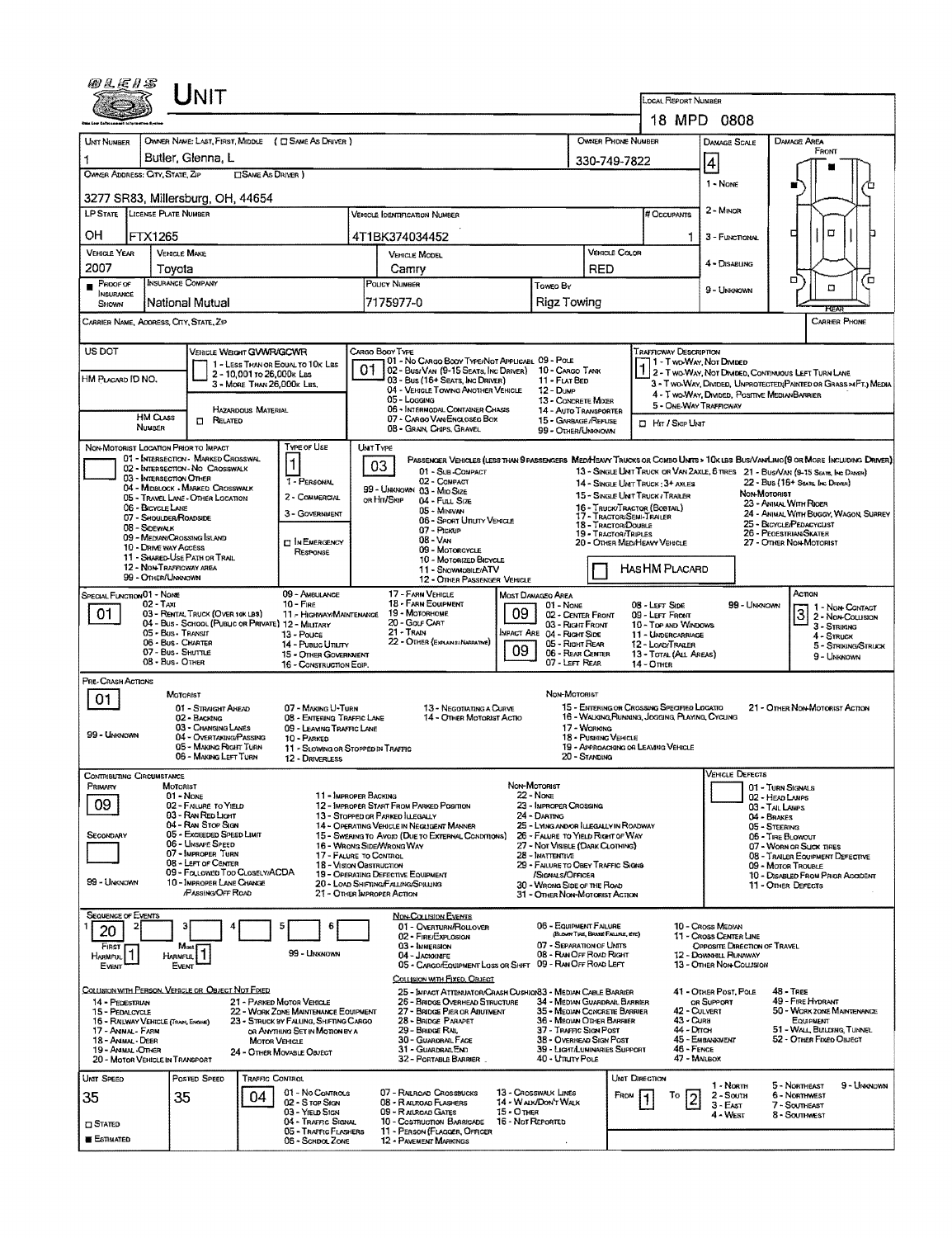| 04E1S                                                       |                                                | JNIT                                                        |                                                         |                                                                          |    |                                                                                               |                   |                                                                       |                                      |                                                                  |                                            |                                                       |                                      |                                                                                                                                                                                                                  |
|-------------------------------------------------------------|------------------------------------------------|-------------------------------------------------------------|---------------------------------------------------------|--------------------------------------------------------------------------|----|-----------------------------------------------------------------------------------------------|-------------------|-----------------------------------------------------------------------|--------------------------------------|------------------------------------------------------------------|--------------------------------------------|-------------------------------------------------------|--------------------------------------|------------------------------------------------------------------------------------------------------------------------------------------------------------------------------------------------------------------|
|                                                             |                                                |                                                             |                                                         |                                                                          |    |                                                                                               |                   |                                                                       |                                      |                                                                  | LOCAL REPORT NUMBER                        |                                                       |                                      |                                                                                                                                                                                                                  |
|                                                             |                                                |                                                             |                                                         |                                                                          |    |                                                                                               |                   |                                                                       |                                      |                                                                  |                                            | 18 MPD 0808                                           |                                      |                                                                                                                                                                                                                  |
| <b>UNT NUMBER</b>                                           |                                                |                                                             |                                                         | OWNER NAME: LAST, FIRST, MIDDLE ( C SAME AS DRIVER )                     |    |                                                                                               |                   |                                                                       |                                      | <b>OWNER PHONE NUMBER</b>                                        |                                            | DAMAGE SCALE                                          |                                      | DAMAGE AREA<br>FRONT                                                                                                                                                                                             |
| 2                                                           |                                                | Shaum, Jacklynn, R                                          |                                                         |                                                                          |    |                                                                                               |                   |                                                                       | 330-749-7923                         |                                                                  |                                            | 4                                                     |                                      | о                                                                                                                                                                                                                |
| OWNER ADDRESS: CITY, STATE, ZIP                             |                                                |                                                             | <b>CISAME AS DRIVER</b> )                               |                                                                          |    |                                                                                               |                   |                                                                       |                                      |                                                                  |                                            | 1 - NONE                                              |                                      | а                                                                                                                                                                                                                |
| 1881 Hazel Street, Apple Creek, OH, 44606                   |                                                |                                                             |                                                         |                                                                          |    |                                                                                               |                   |                                                                       |                                      |                                                                  |                                            |                                                       |                                      |                                                                                                                                                                                                                  |
| <b>LP STATE</b>                                             | <b>LICENSE PLATE NUMBER</b>                    |                                                             |                                                         |                                                                          |    | <b>VEHICLE IDENTIFICATION NUMBER</b>                                                          |                   |                                                                       |                                      |                                                                  | # Occupants                                | $2 -$ MINOR                                           |                                      |                                                                                                                                                                                                                  |
| OН                                                          | GRR6888                                        |                                                             |                                                         |                                                                          |    | KL1TD526X5B453464                                                                             |                   |                                                                       |                                      |                                                                  |                                            | 3 - FUNCTIONAL                                        |                                      | O<br>п                                                                                                                                                                                                           |
| <b>VEHICLE YEAR</b>                                         | <b>VEHICLE MAKE</b>                            |                                                             |                                                         |                                                                          |    | <b>VEHICLE MOOEL</b>                                                                          |                   |                                                                       | VEHICLE COLOR                        |                                                                  |                                            |                                                       |                                      |                                                                                                                                                                                                                  |
| 2005                                                        | Chevrolet                                      |                                                             |                                                         |                                                                          |    | Aveo                                                                                          |                   |                                                                       | SIL                                  |                                                                  |                                            | 4 - Disabung                                          |                                      |                                                                                                                                                                                                                  |
| $P$ ROOF OF<br><b>INSURANCE</b>                             | <b>INSURANCE COMPANY</b>                       |                                                             |                                                         |                                                                          |    | <b>POLICY NUMBER</b>                                                                          |                   | Towed By                                                              |                                      |                                                                  |                                            | 9 - UNKNOWN                                           |                                      | □<br>ш                                                                                                                                                                                                           |
| SHOWN                                                       | Progressive                                    |                                                             |                                                         |                                                                          |    | 905925451                                                                                     |                   | Rigz Towing                                                           |                                      |                                                                  |                                            |                                                       |                                      |                                                                                                                                                                                                                  |
| CARRIER NAME, ADORESS, CITY, STATE, ZIP                     |                                                |                                                             |                                                         |                                                                          |    |                                                                                               |                   |                                                                       |                                      |                                                                  |                                            |                                                       |                                      | <b>CARRIER PHONE</b>                                                                                                                                                                                             |
|                                                             |                                                |                                                             |                                                         |                                                                          |    |                                                                                               |                   |                                                                       |                                      |                                                                  |                                            |                                                       |                                      |                                                                                                                                                                                                                  |
| US DOT                                                      |                                                | VEHICLE WEIGHT GVWR/GCWR                                    |                                                         | 1 - LESS THAN OR EQUAL TO 10K LBS                                        |    | CARGO BODY TYPE<br>01 - No CARGO BODY TYPE/NOT APPLICABL 09 - POLE                            |                   |                                                                       |                                      |                                                                  | TRAFFICWAY DESCRIPTION                     | 1 - T wo-WAY, Not DIMDED                              |                                      |                                                                                                                                                                                                                  |
| HM PLACARD ID NO.                                           |                                                |                                                             | 2 - 10,001 to 26,000k Las<br>3 - MORE THAN 26,000K LBS. |                                                                          | 01 | 02 - Bus/Van (9-15 Seats, Inc Driver)<br>03 - Bus (16+ Seats, INC DRIVER)                     |                   | 10 - CARGO TANK<br>11 FLAT BED                                        |                                      |                                                                  |                                            |                                                       |                                      | 2 - T WO-WAY, NOT DIVIDED, CONTINUOUS LEFT TURN LANE<br>3 - T WO-WAY, DIMDED, UNPROTECTED (PAINTED OR GRASS >4FT.) MEOIA                                                                                         |
|                                                             |                                                |                                                             |                                                         |                                                                          |    | 04 - VEHICLE TOWING ANOTHER VEHICLE<br>05 - Logging                                           |                   | 12 - Dusp<br>13 - CONCRETE MIXER                                      |                                      |                                                                  |                                            | 4 - Two-Way, Divided, Positive Median Barrier         |                                      |                                                                                                                                                                                                                  |
|                                                             | <b>HM CLASS</b>                                | $\Box$ Related                                              | HAZARDOUS MATERIAL                                      |                                                                          |    | 06 - INTERMODAL CONTAINER CHASIS<br>07 - CARGO VAN/ENGLOSED BOX                               |                   | 14 - AUTO TRANSPORTER<br>15 - GARBAGE /REFUSE                         |                                      |                                                                  |                                            | 5 - ONE-WAY TRAFFICWAY                                |                                      |                                                                                                                                                                                                                  |
|                                                             | NUMBER                                         |                                                             |                                                         |                                                                          |    | 08 - GRAIN, CHIPS, GRAVEL                                                                     |                   | 99 - OTHER/UNNNOWN                                                    |                                      |                                                                  | $\Box$ Har / Side Unit                     |                                                       |                                      |                                                                                                                                                                                                                  |
| NON-MOTORIST LOCATION PRIOR TO IMPACT                       |                                                | 01 - INTERSECTION - MARKED CROSSWAL                         |                                                         | Type of Use                                                              |    | UNIT TYPE                                                                                     |                   |                                                                       |                                      |                                                                  |                                            |                                                       |                                      |                                                                                                                                                                                                                  |
|                                                             |                                                | 02 - INTERSECTION - NO CROSSWALK                            |                                                         | 1                                                                        |    | 03<br>01 - Sus-COMPACT                                                                        |                   |                                                                       |                                      |                                                                  |                                            |                                                       |                                      | PASSENGER VEHICLES (LESS THAN 9 PASSENGERS MEDIMEANY TRUCKS OR COMBO UNTS > 10K LBS BUS/VAN/LIMO(9 OR MORE INCLUDING DRIVER)<br>13 - SINGLE UNIT TRUCK OR VAN 2AXLE, 6 TRES 21 - BUS/VAN (9-15 SEATE, INC DANER) |
|                                                             | 03 - INTERSECTION OTHER                        | 04 - MIDSLOCK - MARKED CROSSWALK                            |                                                         | 1 - PERSONAL                                                             |    | 02 - COMPACT<br>99 - UNKNOWN 03 - MID SIZE                                                    |                   |                                                                       |                                      | 14 - SINGLE UNIT TRUCK; 3+ AXLES                                 |                                            |                                                       |                                      | 22 - BUS (16+ Seate, Ive Diever)                                                                                                                                                                                 |
|                                                             | 06 - BICYCLE LANE                              | 05 - TRAVEL LANE - OTHER LOCATION                           |                                                         | 2 - COMMERCIAL                                                           |    | on Hir/Skip<br>04 - Full Size                                                                 |                   |                                                                       |                                      | 15 - SINGLE UNIT TRUCK / TRAILER<br>16 - TRUCK/TRACTOR (BOBTAIL) |                                            |                                                       | Non-Mororist                         | 23 - ANIMAL WITH RIDER                                                                                                                                                                                           |
|                                                             | 07 - SHOULDER/ROADSIDE                         |                                                             |                                                         | 3 - GOVERNMENT                                                           |    | 05 - Mintvan<br>06 - SPORT UTILITY VEHICLE                                                    |                   |                                                                       |                                      | 17 - TRACTOR/SEMI-TRAILER<br>18 - TRACTOR/DOUBLE                 |                                            |                                                       |                                      | 24 - ANIMAL WITH BUGGY, WAGON, SURREY<br>25 - BICYCLE/PEDACYCLIST                                                                                                                                                |
|                                                             | 08 - Sidewalk<br>09 - MEDIAN CROSSING ISLAND   |                                                             |                                                         | <b>DINEMERGENCY</b>                                                      |    | 07 - Pickup<br>$08 - VAN$                                                                     |                   |                                                                       |                                      | 19 - TRACTOR/TRIPLES<br>20 - OTHER MEDIHEAVY VEHICLE             |                                            |                                                       |                                      | 26 - PEDESTRIAN/SKATER<br>27 - OTHER NON-MOTORIST                                                                                                                                                                |
|                                                             | <b>10 - DRIVE WAY ACCESS</b>                   | 11 - SHARED-USE PATH OR TRAIL                               |                                                         | <b>RESPONSE</b>                                                          |    | 09 - MOTORCYCLE<br>10 - Motorizeo Bicycle                                                     |                   |                                                                       |                                      |                                                                  |                                            |                                                       |                                      |                                                                                                                                                                                                                  |
|                                                             | 12 - NON-TRAFFICWAY AREA<br>99 - OTHER/UNKNOWN |                                                             |                                                         |                                                                          |    | 11 - SNOWMOBILE/ATV<br>12 - OTHER PASSENGER VEHICLE                                           |                   |                                                                       |                                      |                                                                  | HAS HM PLACARD                             |                                                       |                                      |                                                                                                                                                                                                                  |
| SPECIAL FUNCTIONO1 - NONE                                   |                                                |                                                             |                                                         | 09 - AMBULANCE                                                           |    | 17 - FARM VEHICLE                                                                             |                   | MOST DAMAGED AREA                                                     |                                      |                                                                  |                                            |                                                       |                                      | ACTION                                                                                                                                                                                                           |
| 01                                                          | 02 - TAXI                                      | 03 - RENTAL TRUCK (OVER 10K LBS)                            |                                                         | $10 -$ Fire<br>11 - HIGHWAY/MAINTENANCE                                  |    | <b>18 - FARM EOLIPMENT</b><br>19 - MOTORHOME                                                  | 05                | 01 - None<br>02 - CENTER FRONT                                        |                                      | 08 - LEFT SIDE                                                   | 09 - LEFT FRONT                            |                                                       | 99 - UNKNOWN                         | 1 - Non-CONTACT<br>2 - Non-Collision                                                                                                                                                                             |
|                                                             | 05 - Bus - Transit                             |                                                             |                                                         | 04 - Bus - SCHOOL (PUBLIC OR PRIVATE) 12 - MILITARY<br>13 - Pouce        |    | 20 - GOLF CART<br>$21 -$ TRAIN                                                                |                   | 03 - Right Front<br>INPACT ARE 04 - RIGHT SIDE                        |                                      |                                                                  | 10 - TOP AND WINDOWS<br>11 - UNDERCARRIAGE |                                                       |                                      | 3 - STRIKING                                                                                                                                                                                                     |
|                                                             | 06 - Bus - CHARTER<br>07 - Bus - SHUTTLE       |                                                             |                                                         | 14 - Pusuc Unury                                                         |    | 22 - OTHER (EXPLANENT MARRATIVE)                                                              | 05                | 05 - Right Rear<br>06 - REAR CENTER                                   |                                      |                                                                  | 12 - LOAD/TRAILER                          |                                                       |                                      | $4 -$ STRUCK<br>5 - STRIKING/STRUCK                                                                                                                                                                              |
|                                                             | 08 - Bus - OTHER                               |                                                             |                                                         | 15 - OTHER GOVERNMENT<br>16 - CONSTRUCTION EOIP.                         |    |                                                                                               |                   | 07 - LEFT REAR                                                        |                                      | 14 - OTHER                                                       | 13 - TOTAL (ALL AREAS)                     |                                                       |                                      | 9 - UNKNOWN                                                                                                                                                                                                      |
| PRE- CRASH ACTIONS                                          |                                                |                                                             |                                                         |                                                                          |    |                                                                                               |                   |                                                                       |                                      |                                                                  |                                            |                                                       |                                      |                                                                                                                                                                                                                  |
| 11                                                          | MOTORIST                                       | 01 - STRAIGHT AHEAD                                         |                                                         | 07 - MAKING U-TURN                                                       |    | 13 - NEGOTIATING A CURVE                                                                      |                   | NON-MOTORIST                                                          |                                      | 15 - ENTERING OR CROSSING SPECIFIED LOCATIO                      |                                            |                                                       |                                      | 21 - OTHER NON-MOTORIST ACTION                                                                                                                                                                                   |
|                                                             |                                                | 02 - Backing                                                |                                                         | 08 - ENTERING TRAFFIC LANE                                               |    | 14 - OTHER MOTORIST ACTIO                                                                     |                   |                                                                       |                                      | 16 - WALKING, RUNNING, JOGGING, PLAYING, CYCLING                 |                                            |                                                       |                                      |                                                                                                                                                                                                                  |
| 99 - UNKNOWN                                                |                                                | 03 - CHANGING LANES<br>04 - OVERTAKING/PASSING              |                                                         | 09 - LEAVING TRAFFIC LANE<br>10 - PARKED                                 |    |                                                                                               |                   |                                                                       | 17 - WORKING<br>18 - Pushing Venig F |                                                                  |                                            |                                                       |                                      |                                                                                                                                                                                                                  |
|                                                             |                                                | 05 - MAKING RIGHT TURN<br>06 - MAKING LEFT TURN             |                                                         | 11 - Slowing or Stopped in Traffic<br>12 - DRIVERLESS                    |    |                                                                                               |                   |                                                                       | 20 - Standing                        | 19 - APPROACHING OR LEAVING VEHICLE                              |                                            |                                                       |                                      |                                                                                                                                                                                                                  |
| <b>CONTRIBUTING CIRCUMSTANCE</b>                            |                                                |                                                             |                                                         |                                                                          |    |                                                                                               |                   |                                                                       |                                      |                                                                  |                                            | <b>VEHICLE DEFECTS</b>                                |                                      |                                                                                                                                                                                                                  |
| PRIMARY                                                     | MOTORIST<br>01 - NONE                          |                                                             |                                                         | 11 - IMPROPER BACKING                                                    |    |                                                                                               | NON-MOTORIST      | 22 - Nove                                                             |                                      |                                                                  |                                            |                                                       | 01 - TURN SIGNALS<br>02 - HEAD LAMPS |                                                                                                                                                                                                                  |
| 01                                                          |                                                | 02 - FALURE TO YIELD<br>03 - RAN RED LIGHT                  |                                                         |                                                                          |    | 12 - IMPROPER START FROM PARKED POSITION<br>13 - Stopped or PARKED ILLEGALLY                  |                   | 23 - IMPROPER CROSSING<br>24 - DARTING                                |                                      |                                                                  |                                            |                                                       | 03 - TAIL LAMPS<br>$04 -$ Brakes     |                                                                                                                                                                                                                  |
| SECONDARY                                                   |                                                | 04 - RAN STOP SIGN<br>05 - Exceeded Speed Limit             |                                                         |                                                                          |    | 14 - OPERATING VEHICLE IN NEGLIGENT MANNER                                                    |                   | 25 - LYING AND OR ILLEGALLY IN ROADWAY                                |                                      |                                                                  |                                            |                                                       | 05 - STEERING                        |                                                                                                                                                                                                                  |
|                                                             |                                                | 06 - UNSAFE SPEED                                           |                                                         |                                                                          |    | 15 - Swering to Avoid (Due to External Conditions)<br>16 - WRONG SIDE/WRONG WAY               |                   | 26 - FALURE TO YIELD RIGHT OF WAY<br>27 - Not Visible (DARK CLOTHING) |                                      |                                                                  |                                            |                                                       |                                      | 06 - TIRE BLOWOUT<br>07 - WORN OR SLICK TIRES                                                                                                                                                                    |
|                                                             |                                                | 07 - IMPROPER TURN<br>08 - LEFT OF CENTER                   |                                                         | 17 - FALURE TO CONTROL<br>18 - Vision Osstruction                        |    |                                                                                               |                   | 28 - INATTENTIVE<br>29 - FAILURE TO OBEY TRAFFIC SIGNS                |                                      |                                                                  |                                            |                                                       |                                      | 08 - TRAILER EQUIPMENT DEFECTIVE<br>09 - MOTOR TROUBLE                                                                                                                                                           |
| 99 - UNKNOWN                                                |                                                | 09 - Followed Too Closely/ACDA<br>10 - IMPROPER LANE CHANGE |                                                         |                                                                          |    | 19 - OPERATING DEFECTIVE EQUIPMENT<br>20 - LOAD SHIFTING/FALLING/SPILLING                     |                   | /SIGNALS/OFFICER<br>30 - WRONG SIDE OF THE ROAD                       |                                      |                                                                  |                                            |                                                       |                                      | 10 - DISABLED FROM PRIOR ACCIDENT<br>11 - OTHER DEFECTS                                                                                                                                                          |
|                                                             |                                                | <b><i>iPASSING OFF ROAD</i></b>                             |                                                         |                                                                          |    | 21 - OTHER IMPROPER ACTION                                                                    |                   | 31 - OTHER NON-MOTORIST ACTION                                        |                                      |                                                                  |                                            |                                                       |                                      |                                                                                                                                                                                                                  |
| <b>SEQUENCE OF EVENTS</b>                                   |                                                |                                                             |                                                         |                                                                          |    | <b>NON-COLUSION EVENTS</b>                                                                    |                   | 06 - EQUIPMENT FAILURE                                                |                                      |                                                                  |                                            |                                                       |                                      |                                                                                                                                                                                                                  |
| 2<br>20                                                     |                                                |                                                             |                                                         | 6                                                                        |    | 01 - Overturn/Rollover<br>02 - FIRE/EXPLOSION                                                 |                   |                                                                       | (BLOWN TIPE, BRAKE FALURE, ETC)      |                                                                  |                                            | 10 - Cross Median<br>11 - Cross Center Line           |                                      |                                                                                                                                                                                                                  |
| First<br>HARMFUL                                            | Most<br>HARMFUL                                |                                                             |                                                         | 99 - UNKNOWN                                                             |    | 03 - IMMERSION<br>04 - JACKMAFE                                                               |                   | 07 - SEPARATION OF UNITS<br>08 - RAN OFF ROAD RIGHT                   |                                      |                                                                  |                                            | OPPOSITE DIRECTION OF TRAVEL<br>12 - DOWNHILL RUNAWAY |                                      |                                                                                                                                                                                                                  |
| Event                                                       | Event                                          |                                                             |                                                         |                                                                          |    | 05 - CARGO/EQUIPMENT LOSS OR SHIFT 09 - RAN OFF ROAD LEFT                                     |                   |                                                                       |                                      |                                                                  |                                            | 13 - OTHER NON-COLLISION                              |                                      |                                                                                                                                                                                                                  |
| COLUSION WITH PERSON, VEHICLE OR OBJECT NOT FIXED           |                                                |                                                             |                                                         |                                                                          |    | COLLISION WITH FIXED, OBJECT<br>25 - IMPACT ATTENUATOR/CRASH CUSHIDI83 - MEDIAN CABLE BARRIER |                   |                                                                       |                                      |                                                                  |                                            | 41 - OTHER POST, POLE                                 |                                      | $48 - T$ REE                                                                                                                                                                                                     |
| 14 - PEDESTRIAN<br>15 - PEDALCYCLE                          |                                                |                                                             |                                                         | 21 - PARKED MOTOR VEHICLE<br>22 - WORK ZONE MARITERANCE EQUIPMENT        |    | 26 - BRIDGE OVERHEAD STRUCTURE<br>27 - BRIDGE PIER OR ABUTMENT                                |                   | 34 - MEDIAN GUARDRAIL BARRIER<br>35 - MEDIAN CONCRETE BARRIER         |                                      |                                                                  | 42 - CULVERT                               | OR SUPPORT                                            |                                      | 49 - FIRE HYDRANT<br>50 - WORK ZONE MAINTENANCE                                                                                                                                                                  |
| 16 - RAILWAY VEHICLE (TRAIN, ENGINE)<br>17 - Anemal - Farim |                                                |                                                             |                                                         | 23 - STRUCK BY FALLING, SHIFTING CARGO<br>OR ANYTHING SET IN MOTION BY A |    | 28 - Bridge Parapet<br>29 - BRIDGE RAL                                                        |                   | 36 - MEDIAN OTHER BARRIER<br>37 - TRAFFIC SIGN POST                   |                                      |                                                                  | <b>43 - Cure</b><br>44 - Dirch             |                                                       |                                      | EQUIPMENT<br>51 - WALL, BUILDING, TUNNEL                                                                                                                                                                         |
| 18 - Annal - Deer                                           |                                                |                                                             | <b>MOTOR VEHICLE</b>                                    |                                                                          |    | 30 - GUARDRAIL FACE                                                                           |                   | 38 - Overhead Sign Post<br>39 - Licert/Luminiaries Support            |                                      |                                                                  | 46 - FENCE                                 | 45 - EMBANKMENT                                       |                                      | 52 - OTHER FIXED OBJECT                                                                                                                                                                                          |
| 19 - Animal -Other<br>20 - MOTOR VEHICLE IN TRANSPORT       |                                                |                                                             |                                                         | 24 - OTHER MOVABLE OBJECT                                                |    | 31 - GUARDRAILEND<br>32 - PORTABLE BARRIER                                                    |                   | 40 - Unury Pole                                                       |                                      |                                                                  | 47 - MAILBOX                               |                                                       |                                      |                                                                                                                                                                                                                  |
| UNIT SPEED                                                  |                                                | POSTED SPEED                                                | TRAFFIC CONTROL                                         |                                                                          |    |                                                                                               |                   |                                                                       |                                      | UNIT DIRECTION                                                   |                                            |                                                       |                                      |                                                                                                                                                                                                                  |
| 0                                                           | 35                                             |                                                             | 04                                                      | 01 - No Controls<br>02 - S TOP SIGN                                      |    | 07 - RAILROAD CROSSBUCKS<br>08 - RAILROAD FLASHERS                                            |                   | 13 - Crosswalk Lines<br>14 - Walk/Don't Walk                          |                                      | FROM                                                             | Τo<br>$\overline{2}$                       | 1 - North<br>2 - South                                |                                      | 9 - UNKNOWN<br>5 - NORTHEAST<br>6 - NORTHWEST                                                                                                                                                                    |
|                                                             |                                                |                                                             |                                                         | 03 - YIELD SIGN                                                          |    | 09 - RALROAD GATES                                                                            | 15 - O THER       |                                                                       |                                      |                                                                  |                                            | $3 - E$ AST<br>4 - WEST                               |                                      | 7 - Southeast<br>8 - Southwest                                                                                                                                                                                   |
| STATED                                                      |                                                |                                                             |                                                         | 04 - TRAFFIC SIGNAL<br>05 - TRAFFIC FLASHERS                             |    | 10 - COSTRUCTION BARRICADE<br>11 - PERSON (FLAGGER, OFFICER                                   | 16 - Not Reported |                                                                       |                                      |                                                                  |                                            |                                                       |                                      |                                                                                                                                                                                                                  |
| $\square$ Estimated                                         |                                                |                                                             |                                                         | 06 - SCHOOL ZONE                                                         |    | <b>12 - PAVEMENT MARKINGS</b>                                                                 |                   |                                                                       |                                      |                                                                  |                                            |                                                       |                                      |                                                                                                                                                                                                                  |

 $\sim 10^{-1}$